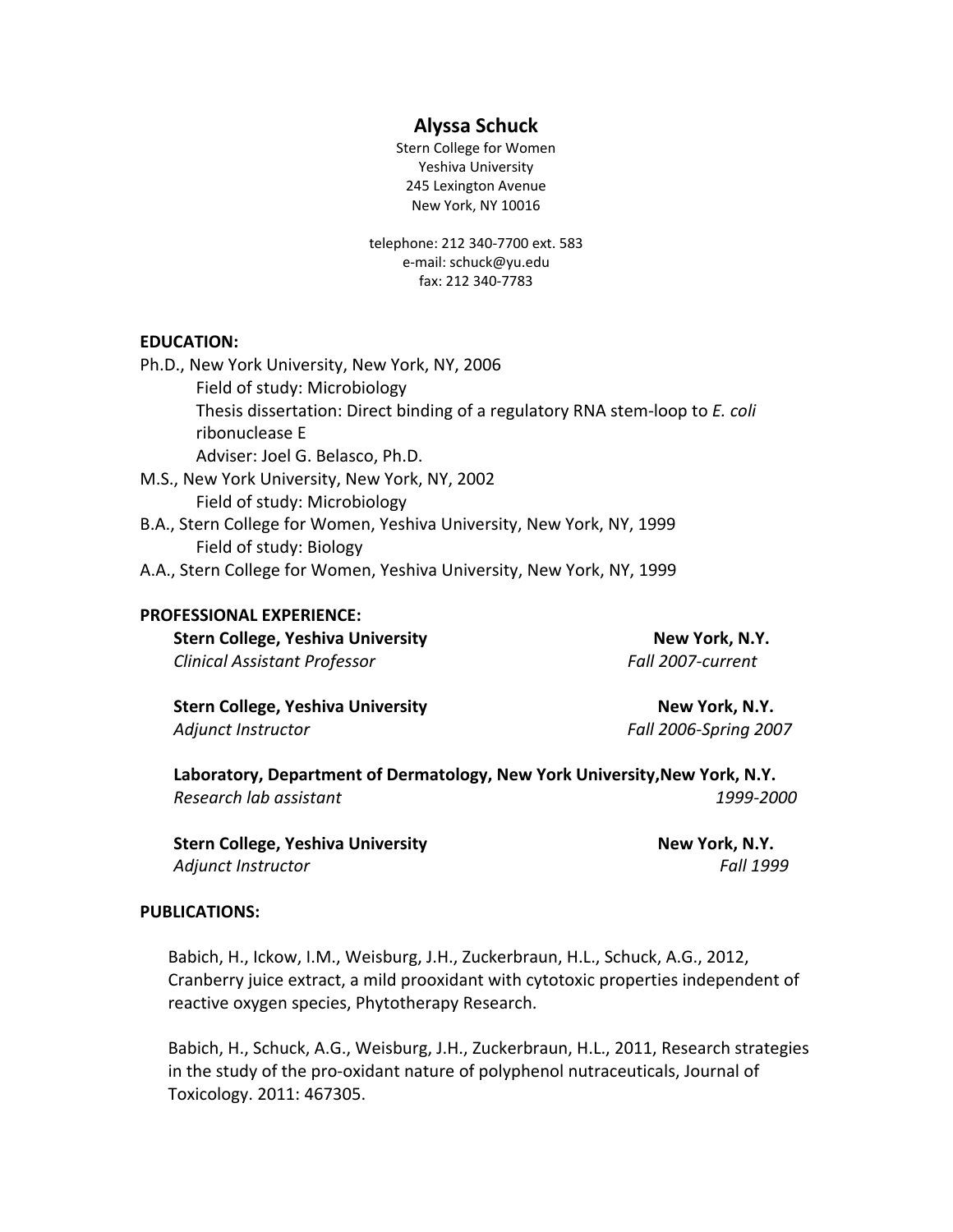Weisburg, J., Schuck, A.G., Silverman, M.S., Ovits‐Levy, C.G., Solodokin, L.J., Zuckerbraun, H., Babich, H., 2010, Pomegranate extract, a prooxidant with antiproliferative and proapoptotic activities preferentially towards carcinoma cells. Anticancer Agents in Medicinal Chemistry. 10: 634‐644.

Babich, H., Ackerman, N.J., Burekhovich, F., Zuckerbraun, H.L., Schuck, A.G., 2009, *Gingko biloba* leaf extract induces oxidative stress in carcinoma HSC‐2 cells. Toxicology In Vitro. 23: 992‐9.

Babich, H., Liebling, E.J., Burger, R.F., Zuckerbraun, H.L., and Schuck, A.G., 2009, Choice of DMEM, formulated with or without pyruvate, plays an important role in assessing the in vitro cytotoxicity of oxidants and prooxidant nutraceuticals. In Vitro Cellular and Developmental Biology. 45:226‐33.

Schuck, A.G., Diwa, A. and Belasco, J.G., 2009, RNase E autoregulates its synthesis in *Escherichia coli* by binding directly to a stem‐loop in the *rne* 5' untranslated region. Mol. Microbiol. 72:470‐8.

Schuck, A.G., Ausubel, M.B., Zuckerbraun, H.L., and Babich, H., 2008, Theaflavin‐3,3'‐ digallate, a component of black tea: an inducer of oxidative stress and apoptosis, Toxicology In Vitro. 22: 598‐609.

Babich, H., Gottesman, R.T., Liebling, E.J., and Schuck, A.G., 2008, Theaflavin‐3‐ gallate and theaflavin‐3'‐gallate, polyphenols in black tea with prooxidant properties. Basic and Clinical Pharmacology and Toxicology. 103: 66‐74.

# **POSTER PRESENTATIONS AND ABSTRACTS:**

Reiss, S., Fertel, S., Schuck, A.G., Babich, H., Zuckerbraun, H., 2011, Antiproliferative and proapoptotic properties of ellagic acid to oral carcinoma HSC‐2 cells. Women in Science, 7.

Schuck, A.G., Cohen, S.S., Lerman, L.T., Haken, O., Weisburg, J.H., 2011, Pomegranate and olive fruit extracts, prooxidants with antiproliferative and proapoptotic activities toward HSC‐2 carcinoma cells, Society of In Vitro Biology (poster presentation).

Lazaros, J., Hasten, E., Schuck, A.G., 2011, Pro‐oxidant and pro‐apoptotic activities of olive fruit extract toward oral carcinoma cells, Columbia University Undergraduate Research Symposium (poster presentation).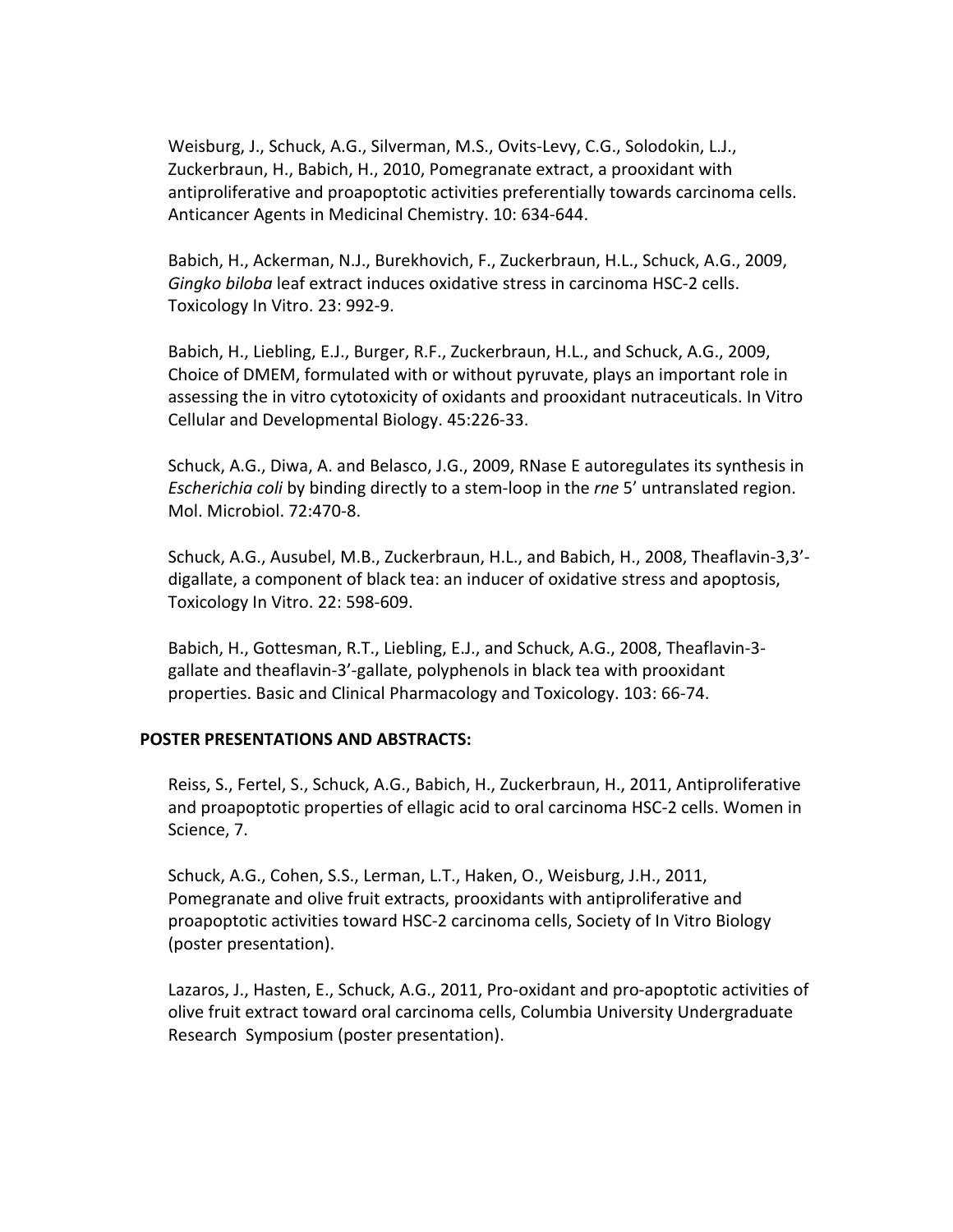Lerman, L.T., Cohen, S.S., Schuck, A.G., Weisburg, J., Babich, H., 2010, Comparative responses of HSC‐2 carcinoma cells to extracts from pomegranate juice and olive fruit: correlations with their prooxidant activities. Women in Science, 6.

Freilich, A., Canter, A., Haken, O., Schuck, A.G., 2010, Olive Extract's Pro‐oxidative and Pro‐apoptotic Effects on Cancer Cells. YU Journal of Undergraduate Research.

Solodokin, L., Canter, A., Frelich, A., Haken, O., Ovits Levy, C.G., Schuck, A.G., Babich, H., 2010, Anticarcinogenic and prooxidant properties of pomegranate juice extract and olive fruit extract. Columbia University Undergraduate Research Symposium (poster presentation).

Schuck, A.G., 2009, Bircas haChammah. Derech HaTeva, Journal of Torah and Science. 13: 61‐3.

Ruderman, E. Zack, E., and Schuck, A.G., 2009, Antitumorigenic and prooxidant activities of blueberry extract on human oral cancer cells. Columbia University Undergraduate Science Journal.

Haken, O., Krausz, E., and Schuck, A.G., 2009, Anticarcinogenic and pro‐apoptotic properties of olive extract. Women in Science 5:93‐94.

Ovits‐Levy, C.G., Solodokin, L., Schuck, A.G., and Babich, H., 2009, Potential chemopreventive properties of a pomegranate juice extract. Women in Science 5:104‐105.

Digilova, A., Raviv, T., and Schuck, A.G., 2008, Synergistic interactions between black tea theaflavins and chemotherapeutics in oral cancer cells. Women in Science 4: 85‐ 86.

Grunsied, N.J., Burekhovich, F., Schuck, A.G., Zuckerbraun, H.L., and Babich, H., 2008, Prooxidant properties of a *Gingko biloba* extract. Women in Science 4:95‐96.

Katz, R., Ruderman, C., Zack, E., Zaghi, S., Schuck, A.G., Zuckerbraun, H.L., and Babich, H., 2008, Induction of apoptosis in human oral squamous carcinoma cells by black tea, blueberry and *Ginkgo biloba* extracts. Women in Science 4:101

Digilova, A., Raviv, T., and Schuck, A.G., 2008, Synergistic interactions between black tea theaflavins and chemotherapeutics in oral cancer cells. Columbia University Undergraduate Science Journal.

Ausubel, M.B., Schuck, A.G., Zuckerbraun, H.L., and Babich, H., 2007, Comparative